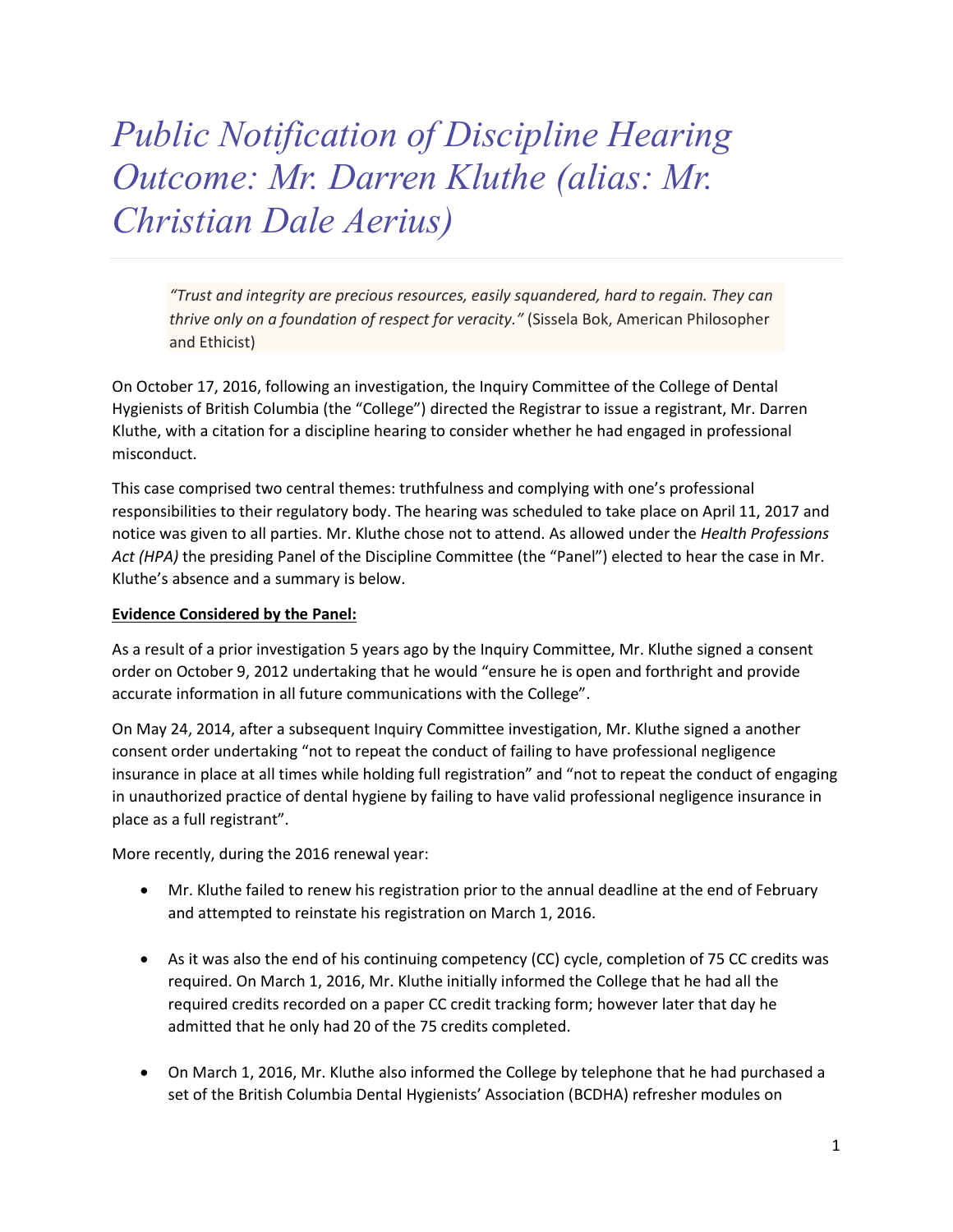February 29, 2016, to fulfill his remaining required CC credits. He asked if he could submit his CC credit form the next day and was informed by the College that the form could only be submitted *after* the CC credit activities had been completed.

The evidence presented in the hearing established that Mr. Kluthe did not actually order the BCDHA modules until March 7, 2016. The evidence also established that Mr. Kluthe was notified that the modules were ready to be picked up from the BCDHA office on March 8, 2016; however, he did not return to pick them up until March 14, 2016.

On March 15, 2016, Mr. Kluthe faxed a CC credit tracking form to the College's office on which he declared that he had completed all 21 modules and claimed 63 additional hours of CC credits. On March 17, 2016, the Registrar wrote to Mr. Kluthe to ask him to explain how he could have completed 63 hours of CC credits in an approximately 24-hour timeframe. Mr. Kluthe later acknowledged that he did not pick up the modules until March 14, 2016 and that he did not complete them until March 20, 2016. He admitted to the College's appointed inspector that some of the information he had submitted during his reinstatement application process was false.

During a review of Mr. Kluthe's reinstatement application, evidence also showed that his 2016 negligence insurance did not take effect until January 22, 2016. Therefore, he was uninsured from January 1 to January 21, 2016, and had failed to uphold one of his professional responsibilities. Mr. Kluthe's failure to maintain professional negligence insurance coverage was a recurrent issue.

## **The Panel's Decision:**

On May 2, 2017, the Panel rendered its decision and found that there were grounds for disciplinary action. The Panel found that Mr. Kluthe had engaged in professional misconduct in attempting to reinstate his registration by knowingly making false statements about his CC credits.

When a registrant signs and submits documentation to the College, it is a legal document intended to represent truthful information, and the trust of the regulator and the public is dependent on this. Veracity, or truthfulness, is a foundational ethic to the profession of dental hygiene and the College's [Code of Ethics](http://www.cdhbc.com/Practice-Resources/Code-of-Ethics.aspx) requires that registrants must "represent the values and ethics of dental hygiene before others".

In addition to the multiple instances of untruthful information provided by Mr. Kluthe regarding his CC credits, which was a breach of a prior consent order, the Panel also found that he had engaged in professional misconduct by breaching another prior consent order in which he undertook not to practice without professional negligence insurance.

It is worth noting that throughout the inquiry and discipline processes, Mr. Kluthe frequently failed to communicate with the College despite numerous efforts by staff, or attempted to justify his conduct through excuses or shifting blame. In the [Reasons for Decision and Order of the Discipline Committee](http://www.cdhbc.com/Documents/Kluthe-Decision.aspx) rendered on May 2, 2017, the Panel wished to express its concern that Mr. Kluthe:

*"*exhibited a failure to take responsibility for his own conduct, as reflected by his failing to comply with undertakings to avoid repeating misconduct; his excuses for why he did not have sufficient continuing competency credits, and about why he lied about having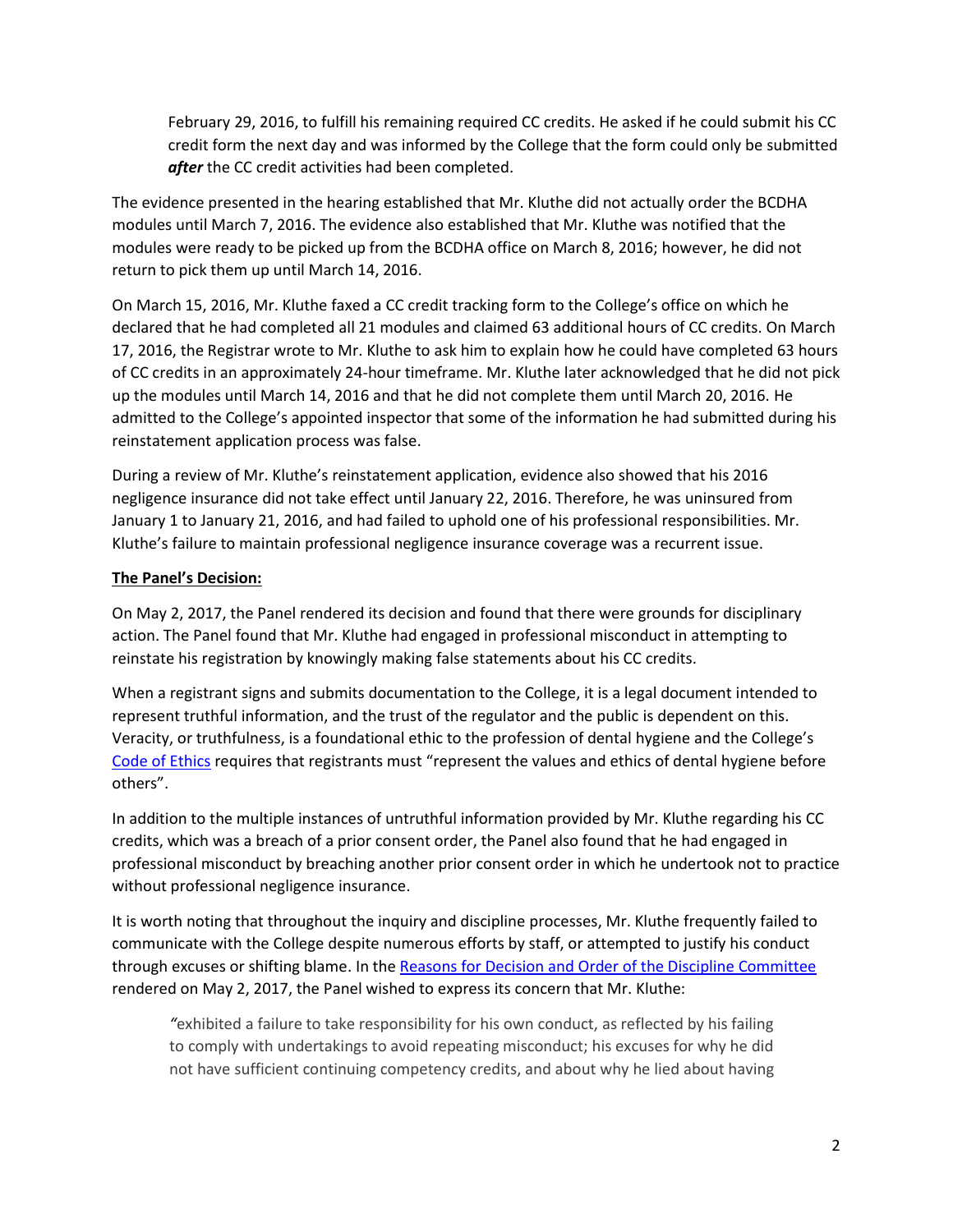his credits; his placing blame on College staff for his situation, on stress, and on his not fully appreciating what was expected of him".

The Panel also expressed its concern regarding Mr. Kluthe's failure to respond to the College's legal counsel about the hearing and his decision not to attend. Of additional note, Mr. Kluthe contacted the College on July 6, 2017 to request that his registration be cancelled.

## **Penalty Assigned:**

Following the finding of professional misconduct, the Panel was then to determine an appropriate penalty. Legal counsel for the College made a submission that requested reasonable penalty measures that were supported by other examples from relevant case law. Mr. Kluthe was also offered the opportunity to make a submission for consideration, either in writing or in person before the Panel; however, he did not avail himself of either option.

The Panel reconvened on September 13, 2017 to consider evidence and the College's submission on an appropriate penalty. In th[e Reasons for Decision and Order of the Discipline Committee on Penalty,](http://www.cdhbc.com/Documents/Kluthe-Decision-on-Penalty.aspx)  [Costs and Public Notice](http://www.cdhbc.com/Documents/Kluthe-Decision-on-Penalty.aspx) that was rendered, the Panel noted that Mr. Kluthe:

"provided no acceptable explanation for his egregious behavior".

The Panel was also troubled by the possibility that Mr. Kluthe may have cancelled his registration part way through the discipline proceedings in order to avoid having his license to practice revoked. Therefore, the Panel ordered:

"a reprimand that reflects the College's disapproval of [Mr. Kluthe's] behavior regarding both his professional misconduct, and his resigning his registration during the hearing".

The Panel also declared that Mr. Kluthe's conduct warranted a number of measures, limits and conditions under sections 39(2) and 39(8) of the *HPA*, as follows:

a) cancellation of registration;

b) no eligibility to reapply for registration, including reinstatement, for ten (10) years;

c) the following additional pre-conditions to registration, including reinstatement:

- successfully complete the CDHBC Clinical Examination within the preceding six (6) months prior to submitting his application for reinstatement to the College to ensure that his skills are current on re-entry; and
- a reflective essay to the Registration Committee of not less than 1,500 words outlining the professional obligations of registrants of the College, with a specific focus on the obligation to respond promptly and accurately to all College communications and to be forthright with the College on any information that a registrant provides;

d) the following conditions on the Registrant's practice after registration, including reinstatement: